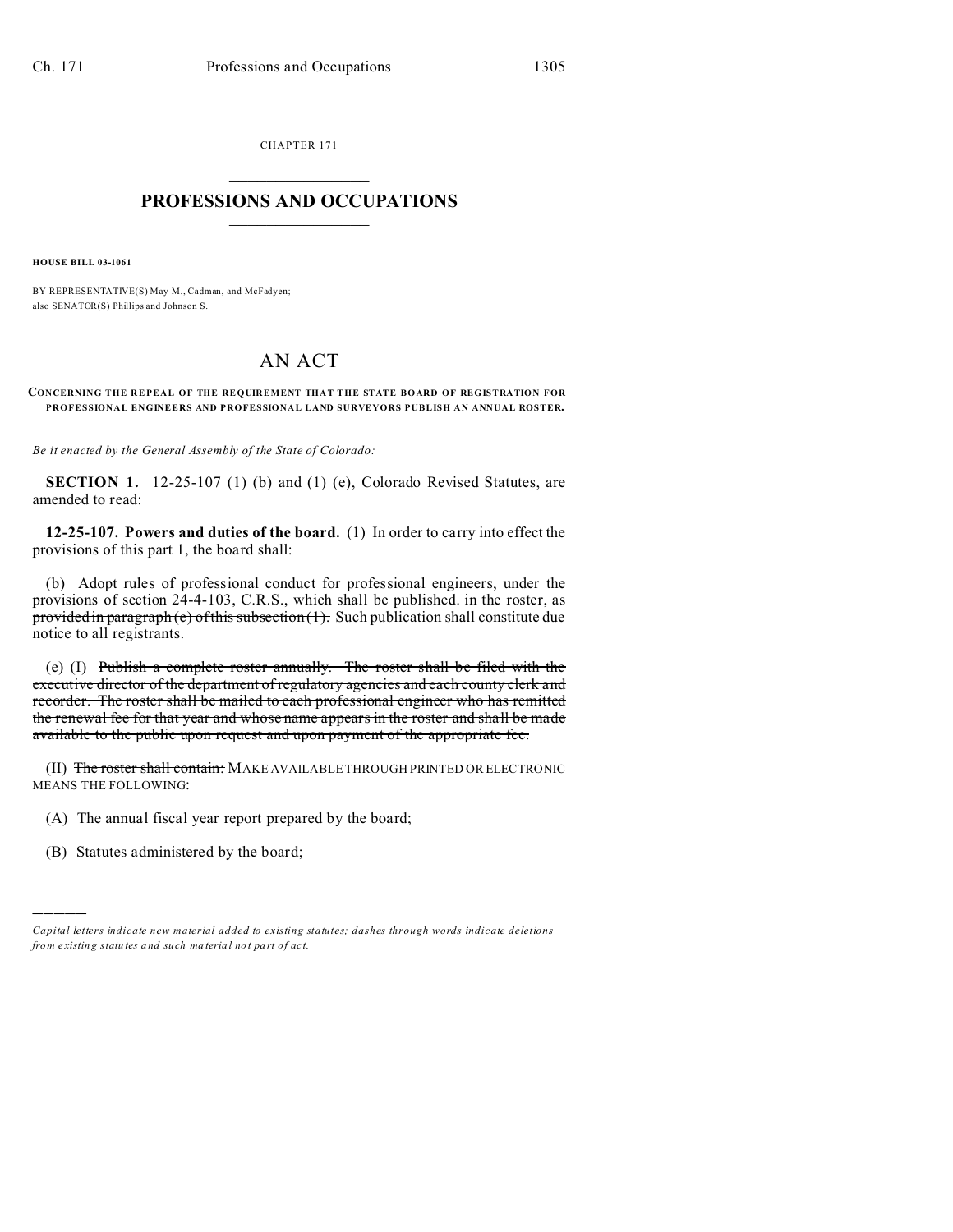(C) An alphabetical A list of the names and addresses, of record, of all professional engineers;

(D) The location of all technical publications purchased by the board which are made available to the public;

 $(E)$  Rules and regulations of the board;

(F) Such other pertinent information as the board deems necessary;

(G) The rules of professional conduct adopted pursuant to paragraph (b) of this subsection  $(1)$ .

**SECTION 2.** 12-25-207 (1) (a) and (1) (d), Colorado Revised Statutes, are amended to read:

**12-25-207. Powers and duties of the board.** (1) In addition to all other powers and duties conferred or imposed upon the board by this article or any other article, the board shall adopt and promulgate, under the provisions of section 24-4-103, C.R.S., such rules and regulations as it may deem necessary or proper to carry out the provisions of this part 2 and shall:

(a) Adopt rules of conduct for professional land surveyors, under the provisions of section 24-4-103, C.R.S., which shall be published. in the roster, as provided in  $\frac{\text{pargraph (d) of this subsection (1)}}{\text{value (1)}}$ . Such publication shall constitute due notice to all registrants.

(d) (I) Publish a complete roster annually. The roster shall be filed with the executive director of the department of regulatory agencies and each county clerk and recorder. The roster shall be mailed to each professional land surveyor who has remitted the renewal fee for that year and whose name appears in the roster and may be made available to the public on request and upon payment of the appropriate fee.

(II) The roster shall contain: MAKE AVAILABLE THROUGH PRINTED OR ELECTRONIC MEANS THE FOLLOWING:

(A) The surveying statutes administered by the board;

(B) An alphabetical A list of the names and addresses, of record, of all currently registered professional land surveyors;

(C) A list containing the registration numbers in numerical sequence and the names of all CURRENT AND PREVIOUSLY registered professional land surveyors;

(D) The rules of conduct for professional land surveyors adopted pursuant to paragraph (a) of this subsection (1), and

(E) The rules of the board.